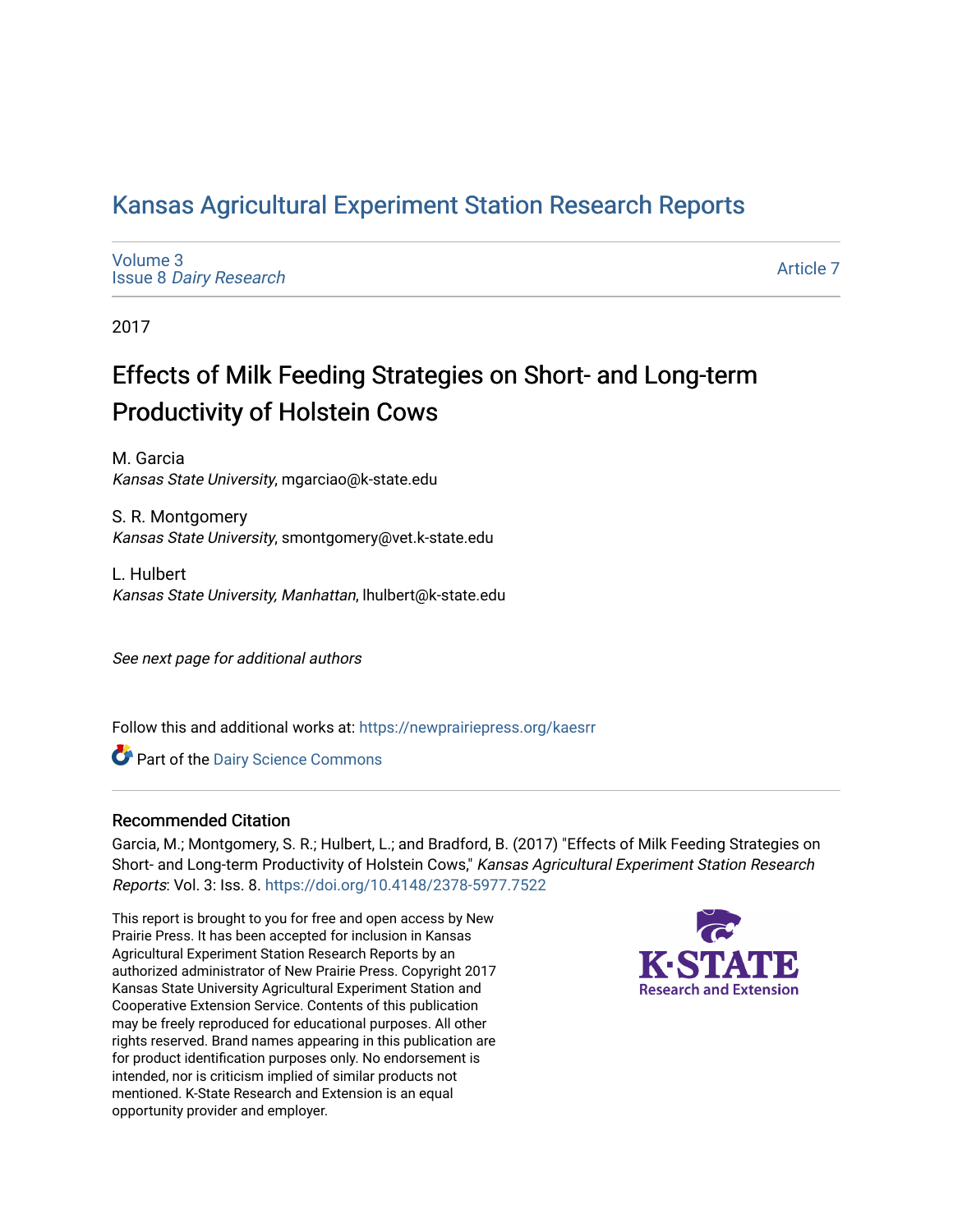## Effects of Milk Feeding Strategies on Short- and Long-term Productivity of Holstein Cows

### **Abstract**

The objectives of this study were to determine the impacts of feeding preweaning heifers with a high protein milk replacer (MR) or a raw or pasteurized non-saleable milk (NSM) on preweaning and first lactation performance. Holstein heifers (n = 154) were blocked by birth date and weight (BW) and within block randomly assigned to 1 of 3 treatments: 1) MR (4% protein and 2.6% fat, liquid basis); 2) pasteurized NSM (PNSM, 3.6% protein and 4.1% fat, liquid basis); or 3) raw NSM (RNSM, 3.6% protein and 4.1% fat, liquid basis). Heifers in RNSM were fed raw colostrum whereas heifers in MR and PNSM were fed pasteurized colostrum. Heifers were fed milk treatments 3 times per day. Low BW heifers (< 80 lb) were fed 3 pints/feeding until the target BW was achieved (then 4 pints/feeding), whereas high BW heifers (≥ 80 lb) were fed 4 pints/feeding since birth. After weaning (≥ 42 d of age and consuming at least 2 lb grain mix for 3 consecutive days), all heifers were uniformly managed. Heifers fed MR instead of NSM ate less grain (0.76 vs. 0.95 lb/d, P = 0.01). Low BW heifers fed RNSM had lesser average daily gain than high BW heifers fed RNSM (P = 0.01) but daily gain did not differ among heifers fed PNSM, perhaps because low BW heifers consumed more grain than high BW heifers on this treatment (P = 0.01). The 305-day mature equivalent (ME) milk yield was lower for low BW heifers compared with high BW heifers, but only when fed RNSM (28,785 vs. 32,542 lb ME milk, P = 0.04). Similarly, ME fat yield was reduced when RNSM was fed to low-BW heifers (1,094 vs. 1,244 lb ME fat, P = 0.05). The type and quantity of milk fed did not impact reproductive efficiency (P > 0.10). Feeding RNSM may impair the first lactation performance of low BW heifers, whereas it did not appear to affect high BW heifers.

#### Keywords

Heifers, milk replacer, pasteurization, life-long performance

### Creative Commons License



This work is licensed under a [Creative Commons Attribution 4.0 License](https://creativecommons.org/licenses/by/4.0/).

#### Authors

M. Garcia, S. R. Montgomery, L. Hulbert, and B. Bradford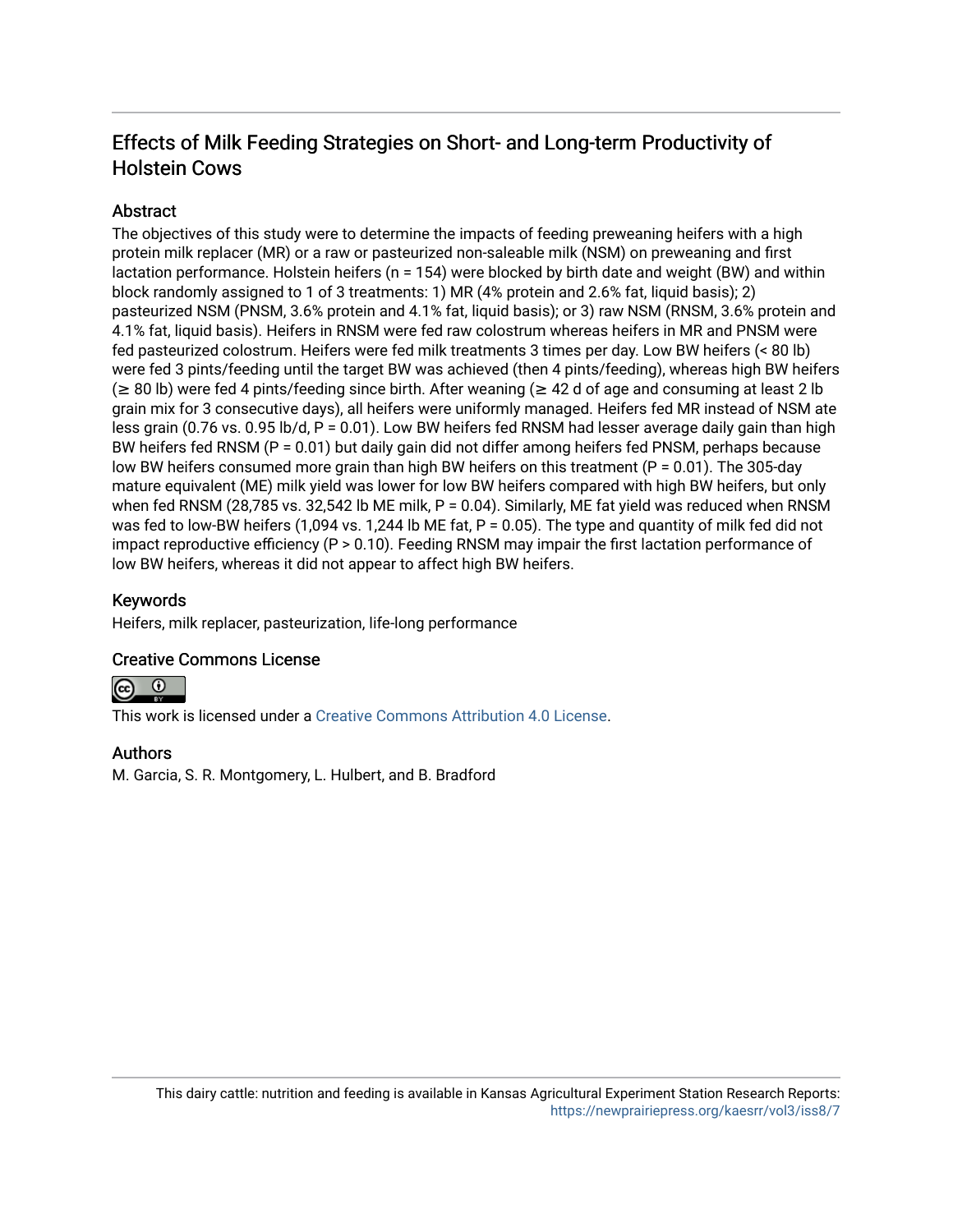

Dairy Research 2017



# Effects of Milk Feeding Strategies on Short- and Long-term Productivity of Holstein Cows

*M. Garcia, S.R. Montgomery, L.E. Hulbert, and B.J. Bradford*

## Summary

The objectives of this study were to determine the impacts of feeding preweaning heifers with a high protein milk replacer (MR) or a raw or pasteurized non-saleable milk (NSM) on preweaning and first lactation performance. Holstein heifers ( $n = 154$ ) were blocked by birth date and weight (BW) and within block randomly assigned to 1 of 3 treatments: 1) MR (4% protein and 2.6% fat, liquid basis); 2) pasteurized NSM (PNSM, 3.6% protein and 4.1% fat, liquid basis); or 3) raw NSM (RNSM, 3.6% protein and 4.1% fat, liquid basis). Heifers in RNSM were fed raw colostrum whereas heifers in MR and PNSM were fed pasteurized colostrum. Heifers were fed milk treatments 3 times per day. Low BW heifers (< 80 lb) were fed 3 pints/feeding until the target BW was achieved (then 4 pints/feeding), whereas high BW heifers ( $\geq 80$  lb) were fed  $4$  pints/feeding since birth. After weaning ( $\geq 42$  d of age and consuming at least 2 lb grain mix for 3 consecutive days), all heifers were uniformly managed. Heifers fed MR instead of NSM ate less grain (0.76 vs. 0.95 lb/d, *P* = 0.01). Low BW heifers fed RNSM had lesser average daily gain than high BW heifers fed RNSM (*P* = 0.01) but daily gain did not differ among heifers fed PNSM, perhaps because low BW heifers consumed more grain than high BW heifers on this treatment ( $P = 0.01$ ). The 305-day mature equivalent (ME) milk yield was lower for low BW heifers compared with high BW heifers, but only when fed RNSM (28,785 vs. 32,542 lb ME milk,  $P = 0.04$ ). Similarly, ME fat yield was reduced when RNSM was fed to low-BW heifers (1,094 vs. 1,244 lb ME fat,  $P = 0.05$ ). The type and quantity of milk fed did not impact reproductive efficiency  $(P > 0.10)$ . Feeding RNSM may impair the first lactation performance of low BW heifers, whereas it did not appear to affect high BW heifers.

## **Introduction**

According to the U.S. Department of Agriculture, small- and medium-sized dairies relay heavily on milk for calf feeding. Among the dairies feeding milk, more than 50% feed unpasteurized saleable or NSM, whereas only 5% of the small but 43.8% of the large dairies feed pasteurized milk.

Smaller-scale pasteurization systems are now available and are becoming more widely used by medium and small dairies. Research conducted in the last decades has proven the efficacy of on-farm pasteurization for reducing microbial load in colostrum and

Kansas State University Agricultural Experiment Station and Cooperative Extension Service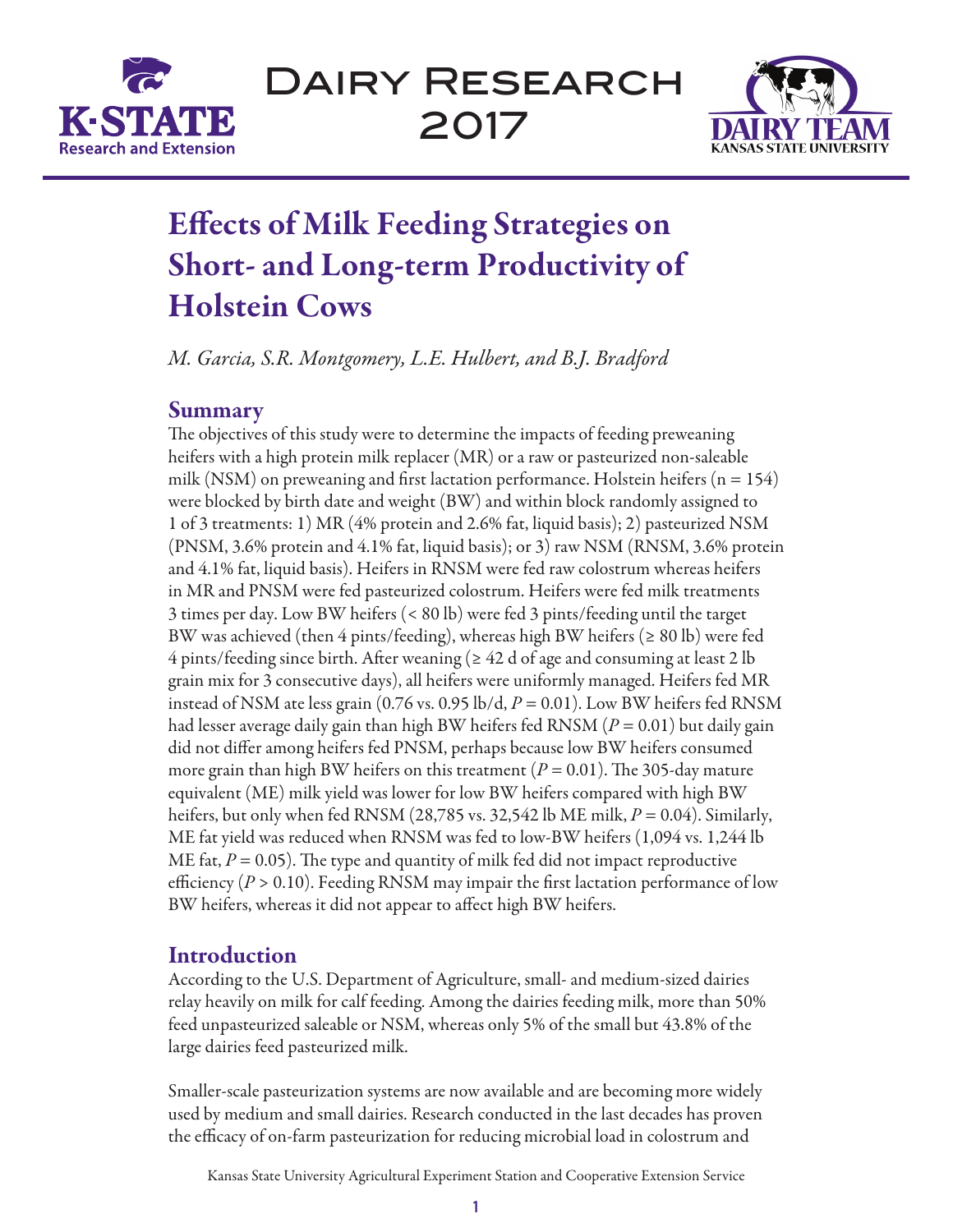#### Dairy Research 2017

milk. Furthermore, the benefits of enhanced preweaning growth on milk yield in the subsequent lactation has been concluded in two recent meta-analyses. One of those studies also concluded that preweaning management was the major factor contributing to the variation in milk production at first lactation.

Studies have reported that "accelerated" (28% CP and 20% fat) compared with a "traditional" (20% fat, 20% protein) milk replacer (MR) feeding programs increase preweaning growth rates. However, when an accelerated MR feeding program is compared with milk feeding, even at comparable concentration of nutrients, calves fed milk often outperform those fed MR. The current study hypothesizes that feeding a PNSM relative to feeding RNSM or a high-protein MR would not only benefit the health and growth of heifers during the preweaning period but would extend into first lactation performance.

#### Experimental Procedures

Holstein heifers (n = 154) born at the Kansas State University Dairy Teaching and Research Center, Manhattan, KS, with BW > 60 lb and calving ease score < 3 were enrolled in the study. Heifers were blocked by birth date and BW (< or  $\geq 80$  lb) and were randomly assigned within block to 1 of 3 treatments: (1) MR, (2) PNSM, or (3) RNSM. Heifers in the RNSM group were fed raw colostrum whereas heifers in MR and PNSM groups were fed pasteurized colostrum. Warm colostrum (> 50 g/L of immunoglobulin G, 1.5 gallons total) was provided at  $\leq 2$ , 6, and 12 hours after birth. All milk treatments were fed at 99°F 3 times per day. The NSM was obtained from the dairy, and was sampled weekly before (4.12  $\pm$  0.37%, 3.59  $\pm$  0.28%, and 1,662  $\pm$ 771 cells/µL for fat, true protein, and SCC content, respectively) and after pasteurization (4.14  $\pm$  0.35%, 3.61  $\pm$  0.29%, and 1,575  $\pm$  704 cells/ $\mu$ L for fat, protein, and SCC content, respectively). The MR (Mother's Pride, Hubbard Feeds, Mankato, MN; 28% protein and 18% fat on a DM basis) was mixed according to the manufacturer's recommendations. The reconstituted milk replacer (14.2% total solids) provided the same metabolizable energy concentration as milk; therefore, treatments were fed on an equal-volume basis. Low BW heifers (< 80 lb) were fed 3 pints at each feeding until they reached 80 lb (thereafter fed 4 pints/feeding), whereas high BW heifers ( $\geq 80$  lb) were fed 4 pints at each feeding. Body weight and shoulder and hip heights were recorded at birth and then once a week until heifers were 8 weeks old and every 4 weeks thereafter, until heifers were 24 weeks old.

After weaning ( $\geq 42$  d of age and consuming at least 2 lb grain mix for 3 consecutive days), all heifers were uniformly managed according standard procedures. Weaned heifers were moved to sod pens, grouped according to BW, and fed diets formulated to supply their nutrient requirements. Heifers were rotated among sod pens according to growth and reproductive status. Two months before the expected calving date, heifers were moved to a maternity pen bedded with straw where they were frequently monitored for signs of calving. Upon calving, heifers were moved to free-stall barns equipped with sprinklers and fans, and fed a totally mixed ration (TMR) formulated to meet nutrient requirements for lactating dairy cows. Cows were milked 3 times daily. Milk yield and composition data used for 305-day ME yield data were derived from monthly testing by the Dairy Herd Improvement Association. For ME milk, protein, and fat yield data, the predicted transmitted ability of the corresponding variable was used as

Kansas State University Agricultural Experiment Station and Cooperative Extension Service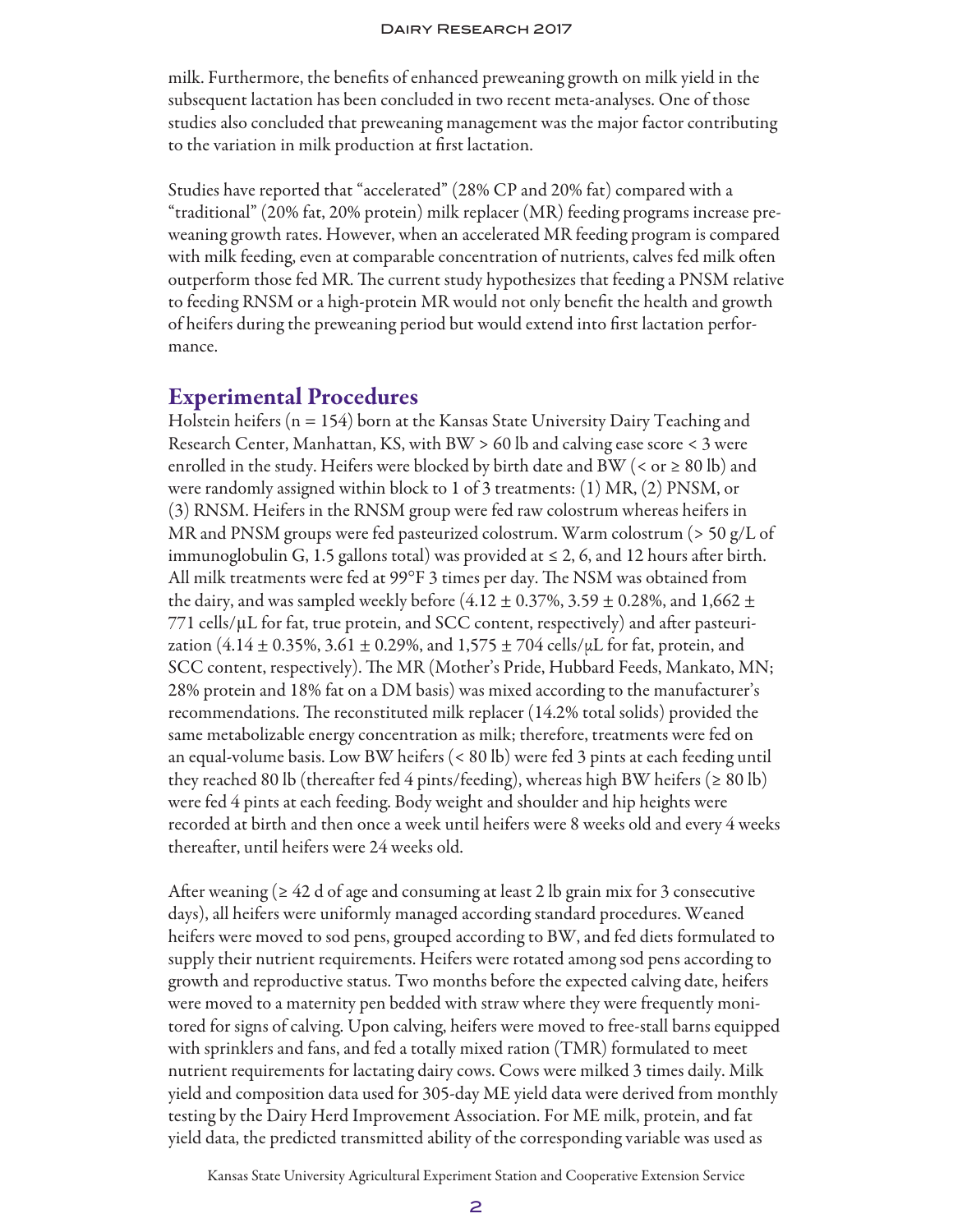covariate to account for genetic differences between animals. Cull dates and reasons for culling were also obtained from the PC-DART.

## Results

The type of milk fed (MR or NSM) did not affect average daily gain (ADG) or weaning age (Table 1), but heifers fed MR instead of NSM ate less grain mix (0.76 vs. 0.95 lb/d). The effect of pasteurization was impacted by BW group. Low BW heifers fed RNSM had lower ADG than high BW heifers fed the same type of milk (1.33 vs. 1.76 lb/d). However, no difference in ADG was observed between low BW and high BW heifers fed PNSM (1.54 vs. 1.44 lb/d for low and high-BW heifers, respectively). Similar effects were observed for ADG measured from birth to 24 weeks of age (Table 1). When fed PNSM, low BW heifers consumed more grain than high BW heifers, but not when they were fed RNSM; consequently, the odds of low BW heifers fed PNSM to be weaned at 6 weeks of age were  $\sim$ 3 times greater compared with low BW heifers fed RNSM.

Neither the type nor the amount of milk fed (nor their interaction) impacted shoulder and hip heights during the first 24 weeks of age (Table 1). The number of AI required to attain first pregnancy was not affected by treatments, and all heifers had their first calf at a similar age  $(22.6 \pm 0.3 \text{ months}).$ 

First lactation 305-day ME milk yield was substantially diminished in low BW heifers fed RNSM compared with high BW heifers fed RNSM (28,785 vs. 32,542 lb, Table 1). Similarly, ME fat was also compromised when RNSM was fed to low BW heifers (1,094 vs. 1,244 lb for low and high BW heifers, respectively). In contrast, when fed PNSM, low and high BW heifers produced similar amounts of ME milk and fat (Table 1). The type and quantity of milk fed did not impact reproductive efficiency, as no difference was observed in days open. Finally, survival in the herd did not differ between treatments (Figure 1).

## **Discussion**

Our results indicate that feeding a high protein MR, characteristic of an accelerated feeding program, compared with feeding NSM, regardless of pasteurization, did not have any benefit on preweaning and first lactation performance.

In this study, low BW heifers were fed lesser amounts of milk (9 pints/d) before they reached 80 lb to attempt to prevent potential digestive problems associated with excess intake relative to body size. This population (21% of the total enrolled heifers), uniquely benefited from pasteurization of colostrum/NSM. Low BW heifers fed PNSM ate more grain than their weight-matched peers fed RNSM (+0.29 lb/d) and more than high BW heifers fed PNSM (+0.28 lb/d), improving their opportunity for early weaning. Furthermore, the greater intake of solid feed may have contributed to growth rates similar to those of high BW heifers fed PNSM, which were not matched by low BW heifers fed RNSM.

Importantly, the feeding of raw colostrum and RNSM impaired not only the preweaning performance of these low BW heifers, but also had detrimental effects on their first lactation. Heifers that were fed PNSM, no matter their BW at birth,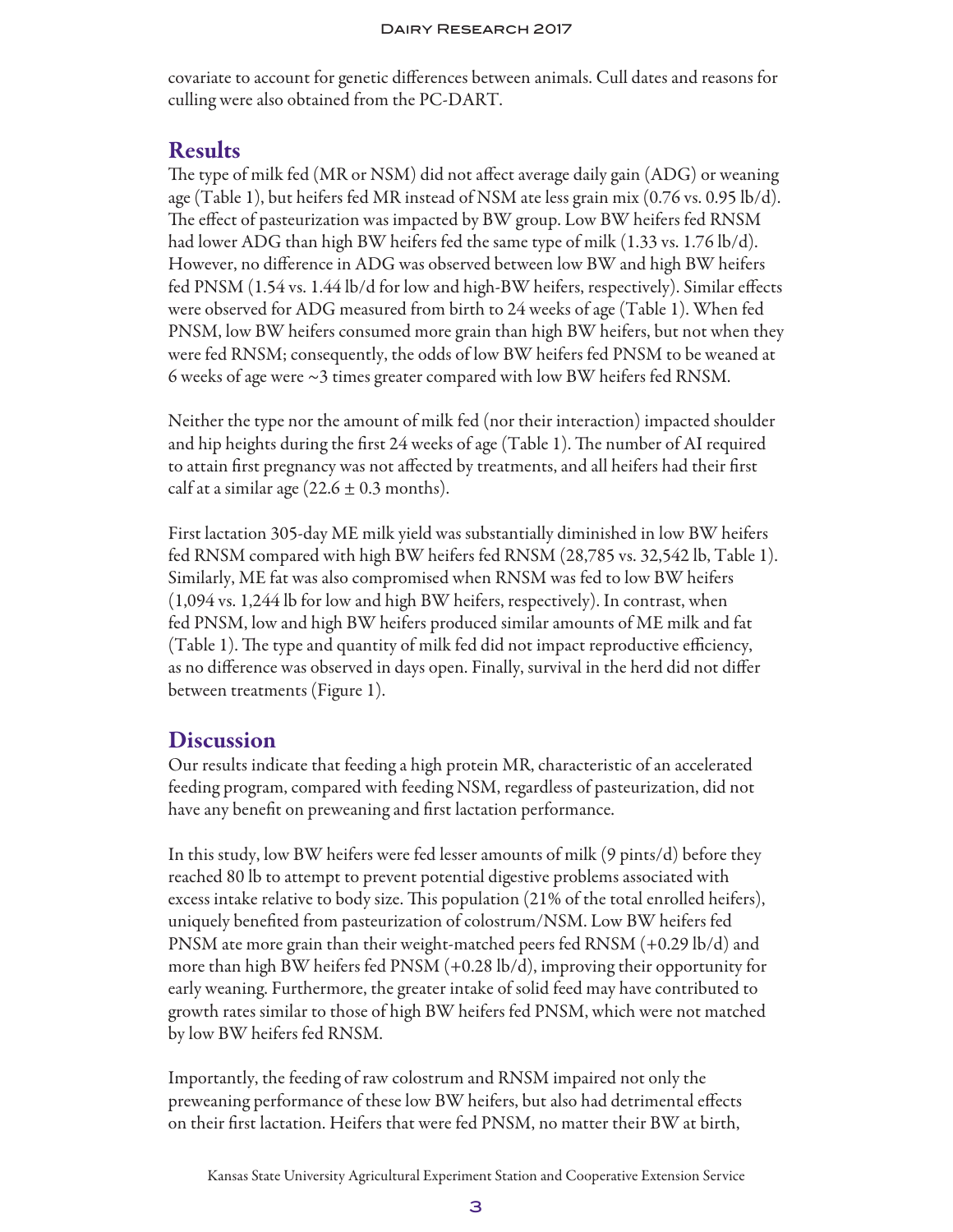#### Dairy Research 2017

produced similar amounts of ME milk and fat, whereas low BW heifers fed RNSM produced 3,757 and 150 lb less ME milk and fat, respectively, compared with high BW heifers fed RNSM.

## **Conclusions**

Feeding raw NSM may impair the long-term productivity of low BW heifers whereas the same effect appeared not to affect high BW heifers. Pasteurized NSM and an accelerated MR supported similar growth and first-lactation performance across heifers of low and high BW.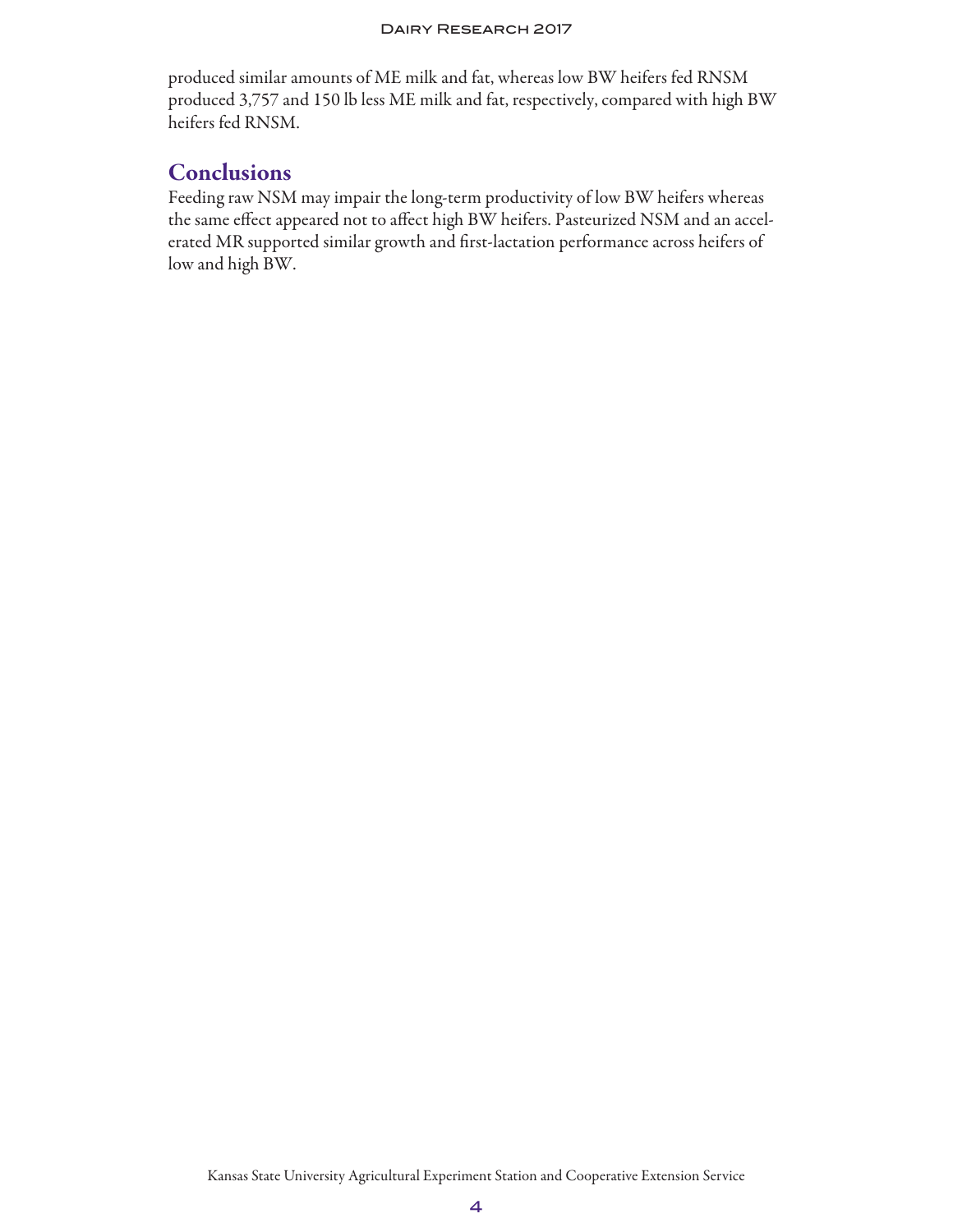|                                  | Milk replacer    |            | Pasteurized NSM |            | Raw NSM    |            |                          | $P$ -value <sup>2</sup> |      |            |                          |                     |
|----------------------------------|------------------|------------|-----------------|------------|------------|------------|--------------------------|-------------------------|------|------------|--------------------------|---------------------|
|                                  | LBW <sup>1</sup> | <b>HBW</b> | <b>LBW</b>      | <b>HBW</b> | <b>LBW</b> | <b>HBW</b> | <b>SEM</b>               | <b>TM</b>               | Past | <b>BW</b>  | <b>TM</b><br>$\times$ BW | Past<br>$\times$ BW |
| From birth to 42 d of age        |                  |            |                 |            |            |            |                          |                         |      |            |                          |                     |
| BW, lb                           | 71.2             | 87.6       | 69.8            | 88.5       | 72.7       | 88.2       | 1.6                      | 0.77                    | 0.49 | ${}< 0.01$ | 0.80                     | 0.34                |
| Average daily gain, lb/d         | 1.58             | 1.60       | 1.54            | 1.44       | 1.33       | 1.76       | 0.10                     | 0.47                    | 0.60 | 0.12       | 0.33                     | 0.01                |
| Grain intake, lb/d               | 0.78             | 0.74       | 1.12            | 0.84       | 0.83       | 0.99       | 0.08                     | 0.01                    | 0.43 | 0.38       | 0.84                     | 0.01                |
| Weaning by 42 d, HR <sup>3</sup> | 1.65             | 0.98       | 3.15            | 1.34       | 1.00       | 1.34       | $\overline{\phantom{a}}$ | 0.25                    | 0.01 | 0.04       | 0.77                     | 0.01                |
| From birth to 24 weeks of age    |                  |            |                 |            |            |            |                          |                         |      |            |                          |                     |
| ADG, lb/d                        | 1.94             | 1.90       | 1.95            | 1.87       | 1.77       | 2.02       | 0.07                     | 0.81                    | 0.84 | 0.52       | 0.29                     | 0.03                |
| Shoulder height, inches          | 34.2             | 35.4       | 34.2            | 35.3       | 34.3       | 35.5       | 0.2                      | 0.97                    | 0.53 | ${}< 0.01$ | 0.78                     | 0.89                |
| Hip height, inches               | 36.0             | 37.5       | 35.9            | 37.2       | 36.3       | 37.4       | 0.2                      | 0.84                    | 0.16 | ${}< 0.01$ | 0.53                     | 0.75                |
| At first calving                 |                  |            |                 |            |            |            |                          |                         |      |            |                          |                     |
| Numbers of AI                    | 1.7              | 1.8        | 1.9             | 2.1        | 1.1        | 2.1        | 0.2                      | 0.33                    | 0.13 | 0.18       | 0.42                     | 0.26                |
| Age, months                      | 22.3             | 22.8       | 22.6            | 22.7       | 22.4       | 22.8       | 0.3                      | 0.83                    | 0.90 | 0.21       | 0.53                     | 0.73                |
| First lactation                  |                  |            |                 |            |            |            |                          |                         |      |            |                          |                     |
| 305-day ME <sup>4</sup> milk, lb | 30,393           | 31,560     | 31,709          | 31,165     | 28,785     | 32,542     | 879                      | 0.92                    | 0.46 | 0.06       | 0.77                     | 0.04                |
| 305-day ME fat, lb               | 1,188            | 1,227      | 1,217           | 1,197      | 1,094      | 1,244      | 36                       | 0.54                    | 0.37 | 0.08       | 0.67                     | 0.05                |
| 305-day ME protein, lb           | 897              | 922        | 886             | 906        | 852        | 939        | 21                       | 0.46                    | 0.99 | 0.02       | 0.44                     | 0.18                |
| Days open                        | 103.1            | 98.2       | 89.3            | 112.2      | 95.1       | 119.8      | 9.1                      | 0.82                    | 0.68 | 0.26       | 0.24                     | 0.99                |

Table 1. Performance of heifers fed milk replacer (MR) or pasteurized or raw non-saleable milk (PNSM and RNSM, respectively) from birth to weaning  $(≥ 6 weeks)$ 

Heifers born < 80 lb (LBW) were fed 9 pints/d of milk until they reached 80 lb, whereas high BW (HBW) heifers were fed 12 pints/d (HM). Heifers were uniformly managed after weaning.

<sup>1</sup>LBW = low birth weight, < 80 lb; HBW = high birth weight,  $\geq 80$  lb.

2Contrasts: TM, type of milk = MR vs. (PNSM + RNSM); Past, effect of pasteurization = PNSM vs. RNSM; BW, birth weight group = 9 vs. 12 pints/d based on BW until calves were ≥ 80 lb and were all fed 12 pints/d.

<sup>3</sup>HR = Hazard ratio describing the relative odds of weaning at this age; the RNSM-LBW group is the referent.

 ${}^{4}$ ME = mature equivalent.

ហ